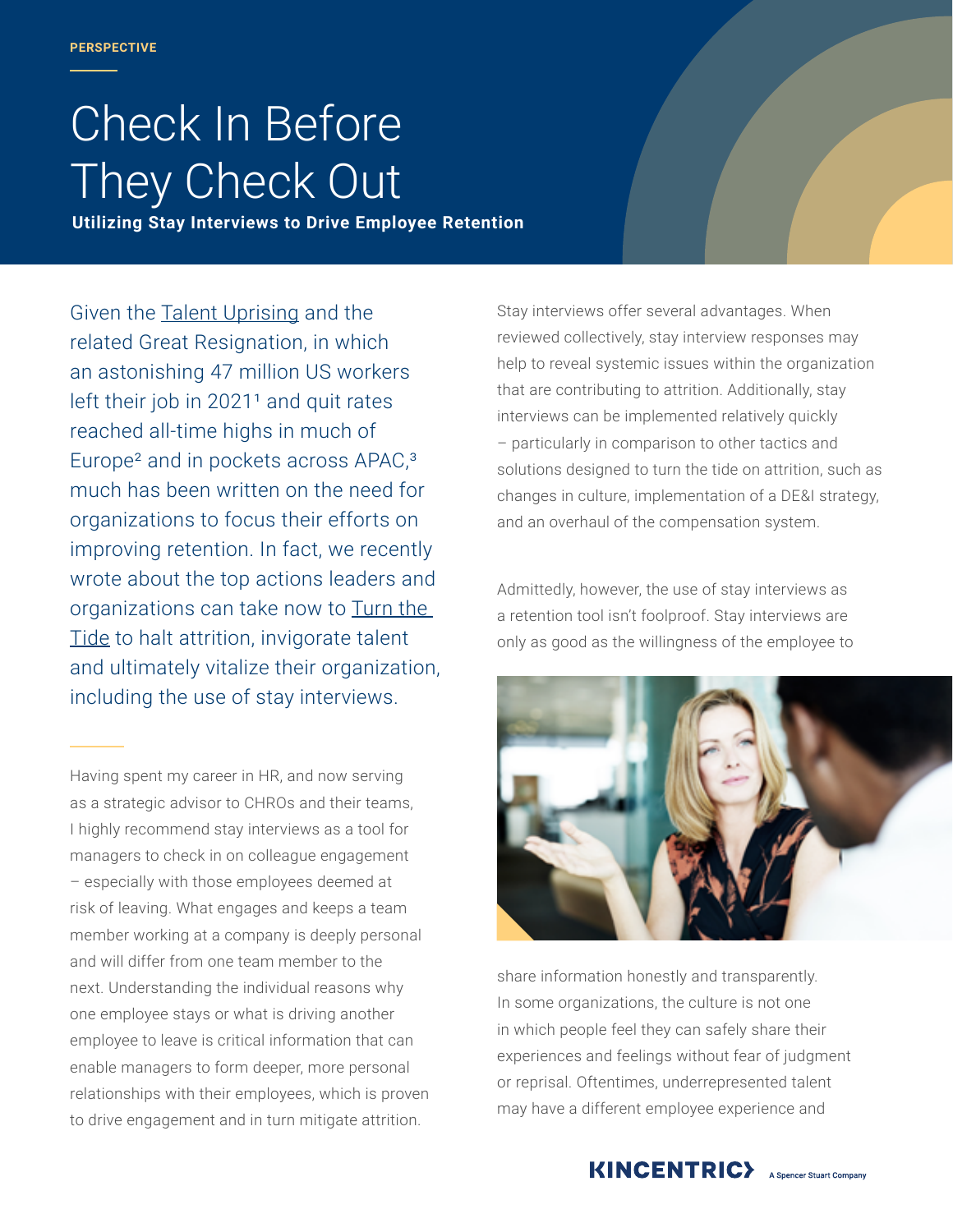may not feel comfortable speaking up. If this is the case, you will need to work on establishing trust and psychological safety with your employees before these conversations yield the insights you most need to better understand the colleague experience. Another critical success factor is the ability of the manager, even after an authentic and honest conversation, to actually follow up with specific actions in response.

> *Given those cautions, I do believe there are ways to mitigate resignation risk with the right stay interview strategy and approach:*

#### **For managers:**



#### **Be transparent about the intention.**

If your normal one-on-one interactions are all business, changing the conversation to glean more personal information and explore in greater depth the employee's attitudes about working in the company can catch the employee off guard and end up creating more barriers, not breaking them down. Preparing employees for the conversation by explaining what information you are seeking and what you plan to do with the information will begin to establish the trust needed for a good conversation. Ideally, the objective of a broad stay interview initiative is communicated at an organizational level by a trusted senior leader.

At a minimum, managers should introduce their intention in a one-on-one session in advance, giving their team members a preview of the questions they would like to go over and providing them with sufficient time to pull their thoughts together.



#### **Approach these conversations from a place of humility.**

Ideally, these conversations should have occurred throughout the entire course of the relationship, not just when there is a retention crisis. Acknowledging that perhaps you have been too focused on a task or work and haven't done enough to get to know your team member as a whole person may go a long way in ensuring a productive conversation. Postconversation, don't revert to being focused solely on tasks but rather continue the work of understanding how to best engage your team members.



#### **Capture the feedback and act on it!**

There is nothing worse than asking employees for their honesty and candor and then nothing changes! Before you begin any stay interview program, make sure you are willing and able to respond and react to their feedback you receive. If you can't or won't, then just don't do it.